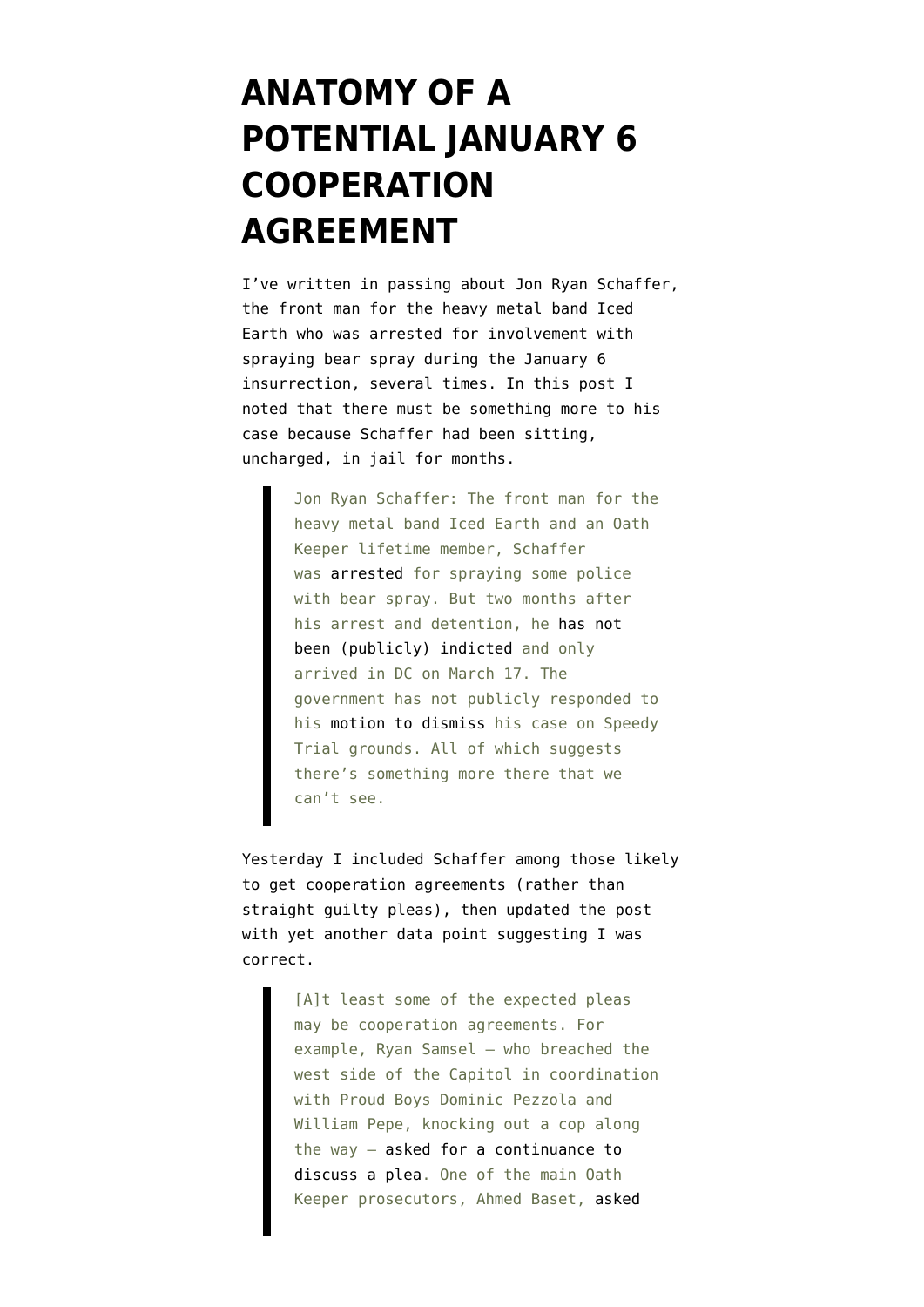[for a continuance](https://www.courtlistener.com/recap/gov.uscourts.dcd.226186/gov.uscourts.dcd.226186.16.0.pdf) before indicting Oath Keeper associate Jon Schaffer, who was among the worst treated defendants and who agreed to the continuance in spite of remaining in pre-trial detention. Kash Kelly, currently charged with trespassing but also someone [raised in](https://www.emptywheel.net/2021/01/15/rudy-giuliani-and-jack-posobiec-claim-a-false-flag/) [discussions](https://www.emptywheel.net/2021/01/15/rudy-giuliani-and-jack-posobiec-claim-a-false-flag/) between Proud Boys affiliate James Sullivan and Rudy Giuliani, [got a](https://www.courtlistener.com/recap/gov.uscourts.dcd.226056/gov.uscourts.dcd.226056.5.0.pdf) [continuance to discuss a plea.](https://www.courtlistener.com/recap/gov.uscourts.dcd.226056/gov.uscourts.dcd.226056.5.0.pdf) Bryan Betancur, a Proud Boy who got jailed for a probation violation after he lied to his probation officer to attend the event, also [got a continuance](https://www.courtlistener.com/recap/gov.uscourts.dcd.226838/gov.uscourts.dcd.226838.8.0.pdf) to discuss a plea to resolve his trespassing charges. The aforementioned Riley Williams, who was [charged](https://www.courtlistener.com/recap/gov.uscourts.dcd.226160/gov.uscourts.dcd.226160.4.0_2.pdf) with obstructing the vote count and stealing a laptop from Nancy Pelosi, was filmed directing movement inside the Capitol, and [has ties with Nick Fuentes,](https://www.dailykos.com/stories/2021/2/26/2018288/-White-supremacists-at-Capitol-siege-Woman-linked-to-Pelosi-s-laptop-theft-just-the-latest-example) also [got](https://www.courtlistener.com/recap/gov.uscourts.dcd.226160/gov.uscourts.dcd.226160.12.0.pdf) [a continuance](https://www.courtlistener.com/recap/gov.uscourts.dcd.226160/gov.uscourts.dcd.226160.12.0.pdf) to discuss pleading before indictment. All five of these people likely have information that would be of use to prosecutors. All could limit their prison time (which would likely be significant for Samsel, who is accused of assault, played a key role in the insurrection, and has a criminal record) by cooperating with prosecutors. If any of these people sign plea deals especially Samsel — it will likely provide new insight into how the conspiracy worked. Even with a plea deal, Samsel may still face a stiff sentence.

[snip]

Update: Meanwhile, Jon Schaffer [just](https://www.courtlistener.com/recap/gov.uscourts.dcd.226186/gov.uscourts.dcd.226186.20.0.pdf) [agreed](https://www.courtlistener.com/recap/gov.uscourts.dcd.226186/gov.uscourts.dcd.226186.20.0.pdf) to two more weeks in jail.

So the signs suggesting the government was pursuing a cooperation agreement in this case have been pretty clear.

But yesterday, DOJ made that even more clear by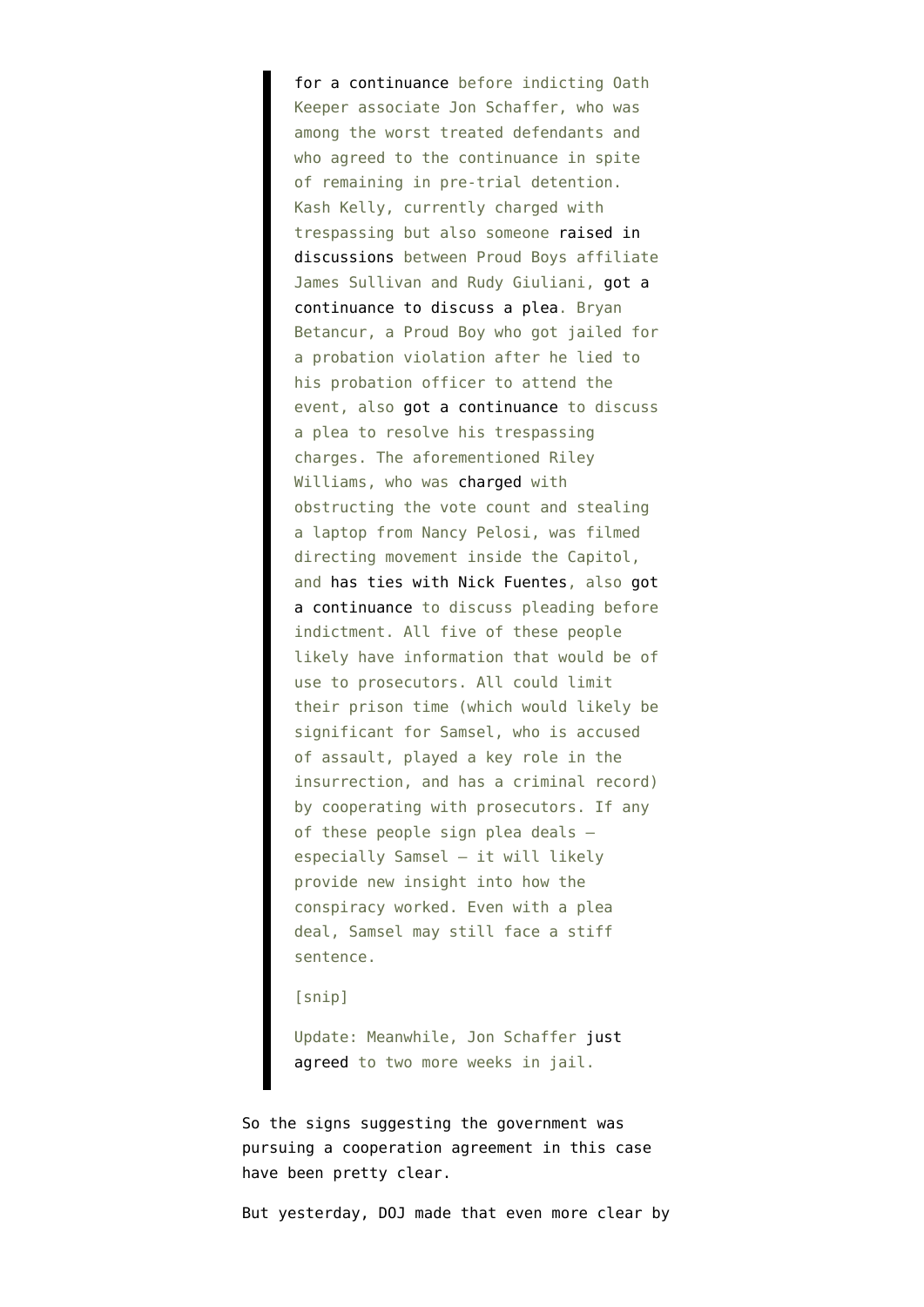[posting a filing to PACER](https://www.courtlistener.com/recap/gov.uscourts.dcd.226186/gov.uscourts.dcd.226186.21.0_1.pdf) — which was supposed to be sealed — making such negotiations explicit.

> As stated in the Consent Motion to Continue, the government and counsel for the defendant have conferred and are continuing to communicate about this matter. This has entailed a series of debrief interviews with the defendant that began on March 2, 2021. Based on these debrief interviews, the parties are currently engaged in good-faith plea negotiations, including discussions about the possibility of entering into a cooperation plea agreement aimed at resolving the matter short of indictment. Among the contemplated plea terms upon acceptance of a plea are the defendant's release pending sentencing.

## [snip]

[T]he parties request that this filing be docketed under seal. Such an order is appropriate because the filing relates to sensitive information about the defendant's cooperation with the government and ongoing plea negotiations that are not public. Accordingly, disclosure may reveal the existence, scope, and direction of the ongoing and confidential investigation. If alerted to this information, investigation targets against whom the defendant may be providing information about could be immediately prompted to flee from prosecution, destroy or conceal incriminating evidence, alter their operational tactics to avoid future detection, attempt to influence or intimidate potential witnesses, and otherwise take steps to undermine the investigation and avoid future prosecution. Accordingly, these facts present an extraordinary situation and a compelling governmental interest which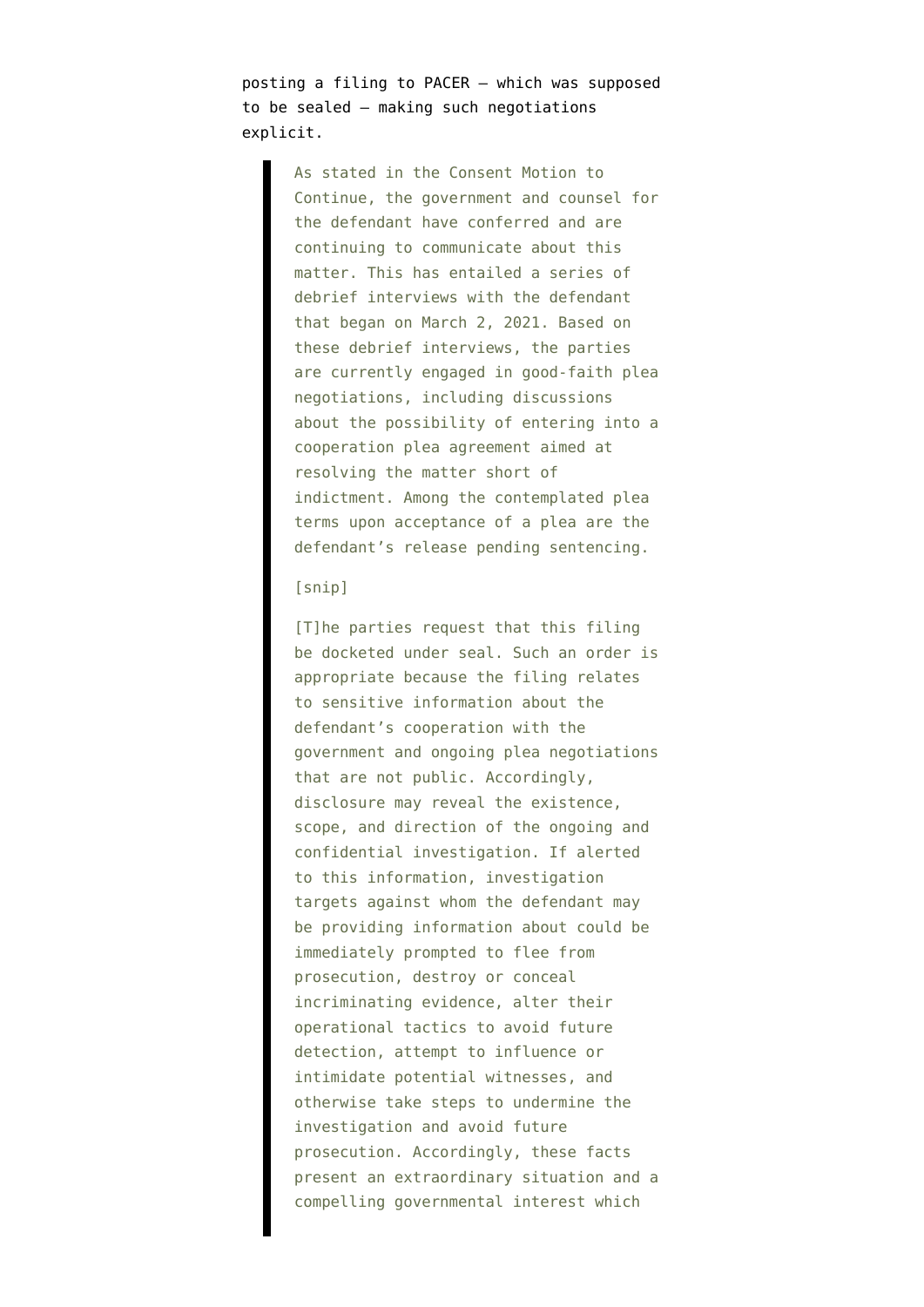justify sealing of this filing pertaining to this investigation that is being submitted at this time. [my emphasis]

You'll recall that PACER was [one of the targets](https://www.uscourts.gov/news/2021/01/06/judiciary-addresses-cybersecurity-breach-extra-safeguards-protect-sensitive-court) of the Solar Winds hack, which [raised concerns](https://www.wsj.com/articles/federal-judiciarys-systems-likely-breached-in-solarwinds-hack-11610040175) that sensitive documents detailing things like cooperation agreements and investigative targets might have been compromised. The Courts' efforts to respond have bolloxed up PACER ever since, which has contributed to an unacceptable delay in postings of non-sensitive documents as the flood of January 6 filings hit.

One of the few things that DOJ has managed to post in timely fashion is this filing, which was supposed to be sealed.

This disclosure may make it harder to negotiate a cooperation agreement (or who knows? it might make it easier!). Certainly, it may present security concerns for Schaffer when he is released, whether or not he cops a plea, because he would get such a plea deal in exchange for testimony against a highly skilled armed militia, and they'll assume he got a deal if he is released pre-trial.

Aside from the very real concerns about how this might affect the investigation into the Oath Keepers, however, the release of the filing is useful for the details it provides.

First, this cooperation deal, if it happens, will be the first of all 350+ defendants.

> The government's ongoing plea negotiations with this defendant are the first and most advanced plea negotiations involving any of the over 300 Capitol Riot defendants.

That would mean that others — like the cooperating witness with damning information on Dominic Pezzola and the un-indicted coconspirator in the Proud Boys conspiracy — have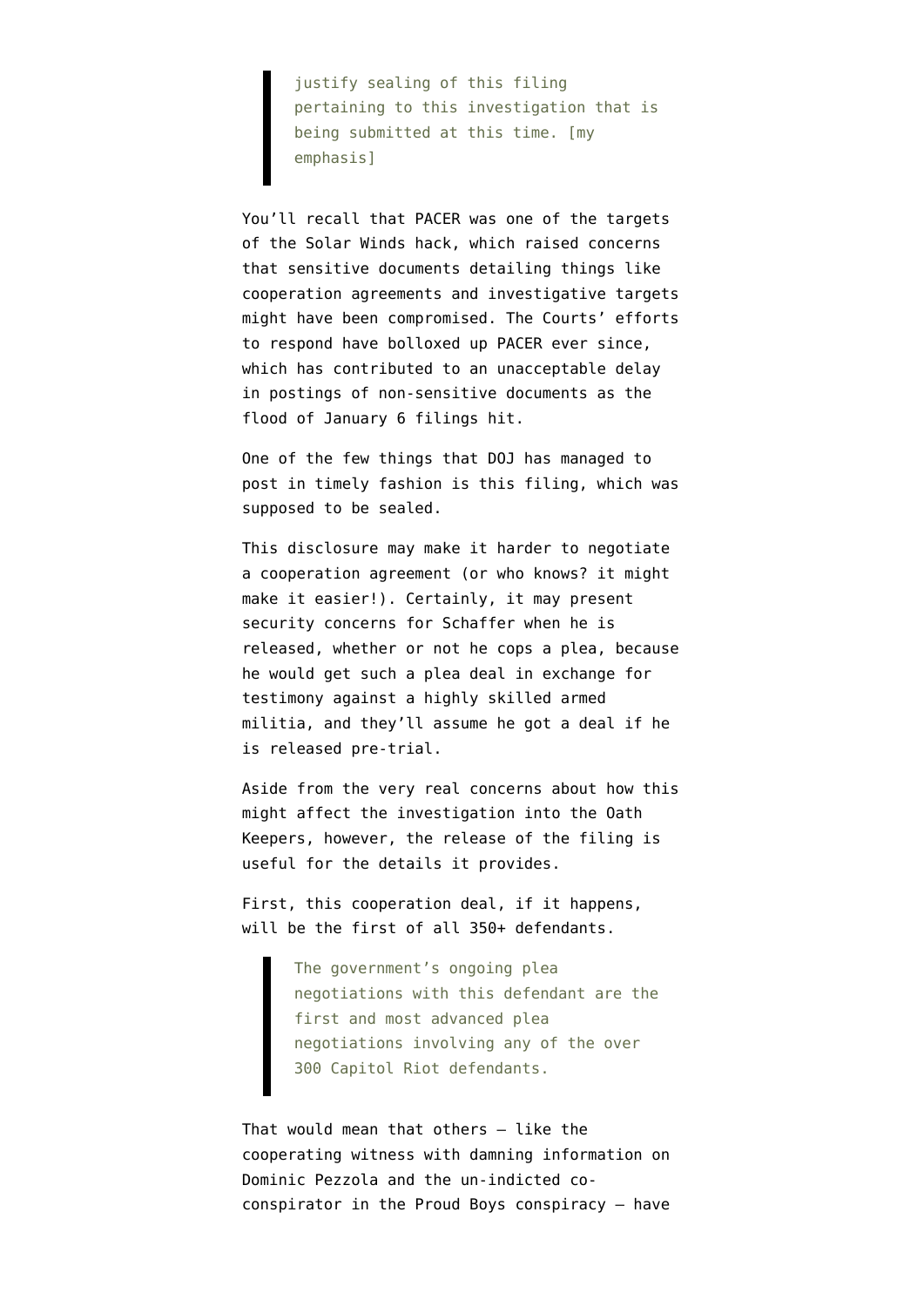not been charged at all (as descriptions of them in filings imply). It also suggests that for all the reporting about imminent deals, the cooperation agreements, at least, are two weeks or more away. Every other potential cooperation deal I [named in this post](https://www.emptywheel.net/2021/04/04/politico-claims-it-embarrasses-joe-biden-that-non-violent-civil-disobedience-merits-little-or-no-jail-time/) follows the same pattern of filings that Schaffer's does, but they have later deadlines for their continuance, though Ryan Samsel is the only other one who is in custody for January 6 (as opposed to other things), which adds urgency to any plea deal:

- Bryan Betancur (in MD state custody): April 27
- Ryan Samsel (in federal custody): May 7 (after being extended from April 1, [moving to swap his attorney](https://www.courtlistener.com/recap/gov.uscourts.dcd.226870/gov.uscourts.dcd.226870.12.0.pdf), then [unmoving to do so](https://www.courtlistener.com/recap/gov.uscourts.dcd.226870/gov.uscourts.dcd.226870.17.0.pdf), though currently he is represented by both)
- Christopher Kelly (not in custody): May 10
- Riley June Williams (not in custody): May 28
- Kash Kelly (in Federal prison for gang-related drug crimes which he also cooperated on): indefinite

It looks like Samsel *might* have been the first plea deal, but an aborted swap of lawyers suggests he may have gotten cold feet. (Recall that Rick Gates did something similar before he flipped in the Mueller investigation; because of his criminal record, Samsel faces a stiffer prison sentence than Schaffer regardless of what happens).

Schaffer's filing explains why cooperation agreements will be weeks away, too: First, plea deals are being reviewed "at various levels of government."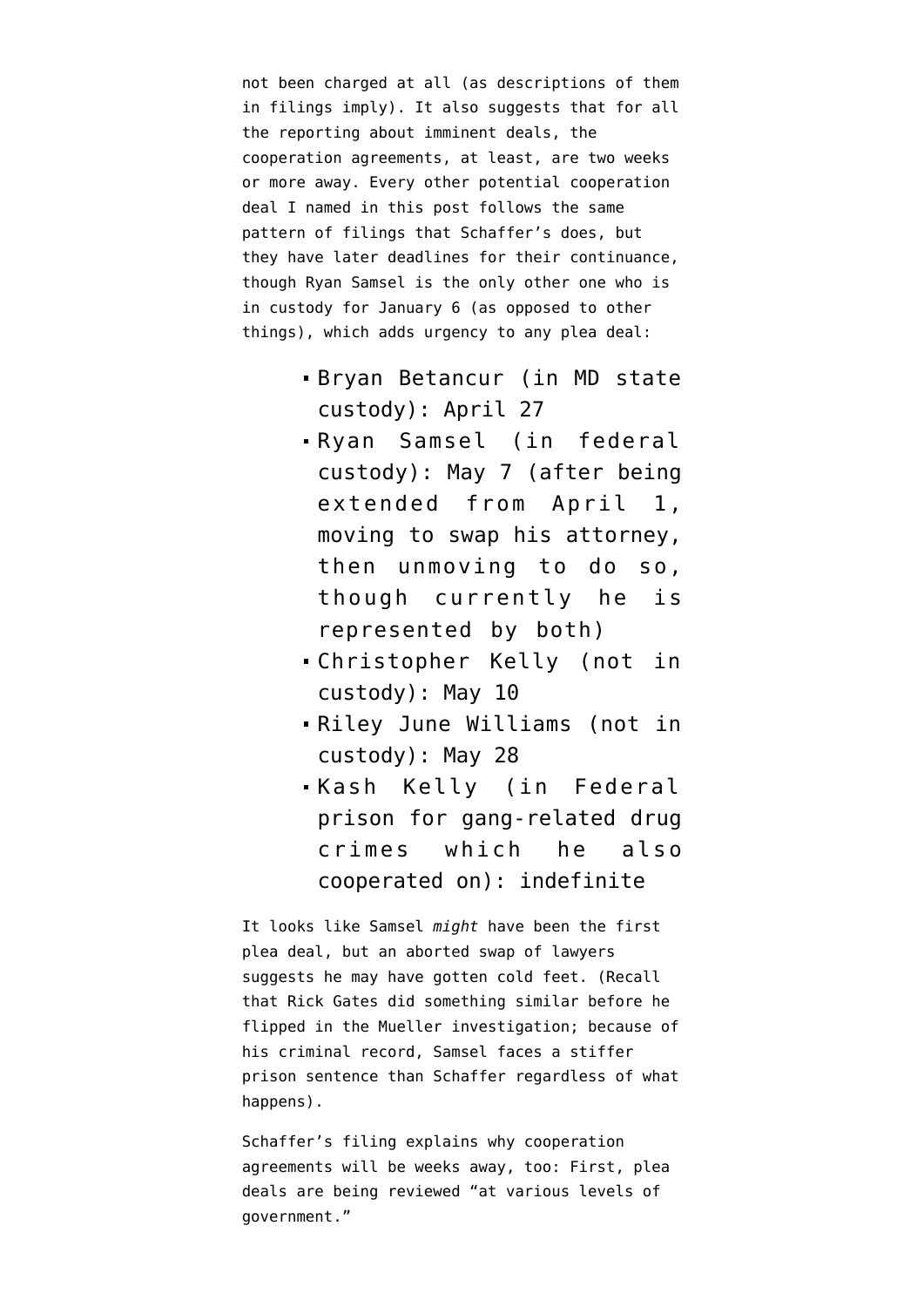Plea terms have thus required extensive review and approval at various levels of government necessitating more time than usual to approve and negotiate.

Given that Biden doesn't have a confirmed US Attorney in DC, this likely means that *at least* Acting Deputy Attorney General and former National Security Division head under Obama [John](https://www.justice.gov/dag/staff-profile/meet-acting-deputy-attorney-general) [Carlin](https://www.justice.gov/dag/staff-profile/meet-acting-deputy-attorney-general) is reviewing these deals, if not Merrick Garland himself. Lisa Monaco should be confirmed as Deputy Attorney General imminently, and she's likely to be interested in all this, too. That is, the level of review this filing suggests this plea deal is getting also hints at the (unsurprisingly) high level involvement in the investigation as a whole.

Perhaps one of the most damaging disclosures by the release of this document is that Schaffer's attorneys have admitted, non-publicly, things they've argued against publicly. In a [filing](https://www.courtlistener.com/recap/gov.uscourts.dcd.226186/gov.uscourts.dcd.226186.14.0.pdf) asking for pre-trial release, Schaffer's lawyers argued that merely possessing bear spray did not make Schaffer enough of a threat to require pretrial detention.

> The Government sought "detention based on [Mr. Schaffer] carrying a dangerous weapon inside a restricted ground." Reporter's Transcript of Detention Hearing, p. 7: 8- 10.2 Magistrate Judge Faruqui detained Mr. Schaffer "Upon the Motion of the Government attorney pursuant to 18 U.S.C. § 3142(f)(1)." (Doc. 12, p. 1)

Mr. Schaffer cannot be detained pursuant to 18 U.S.C. § 3142 (f)(1)(E) because the Government's allegation Mr. Schaffer simply possessed bear spray does not support a finding his case involved a dangerous weapon. The Government cannot establish a can of bear spray is dangerous weapon when it is simply possessed.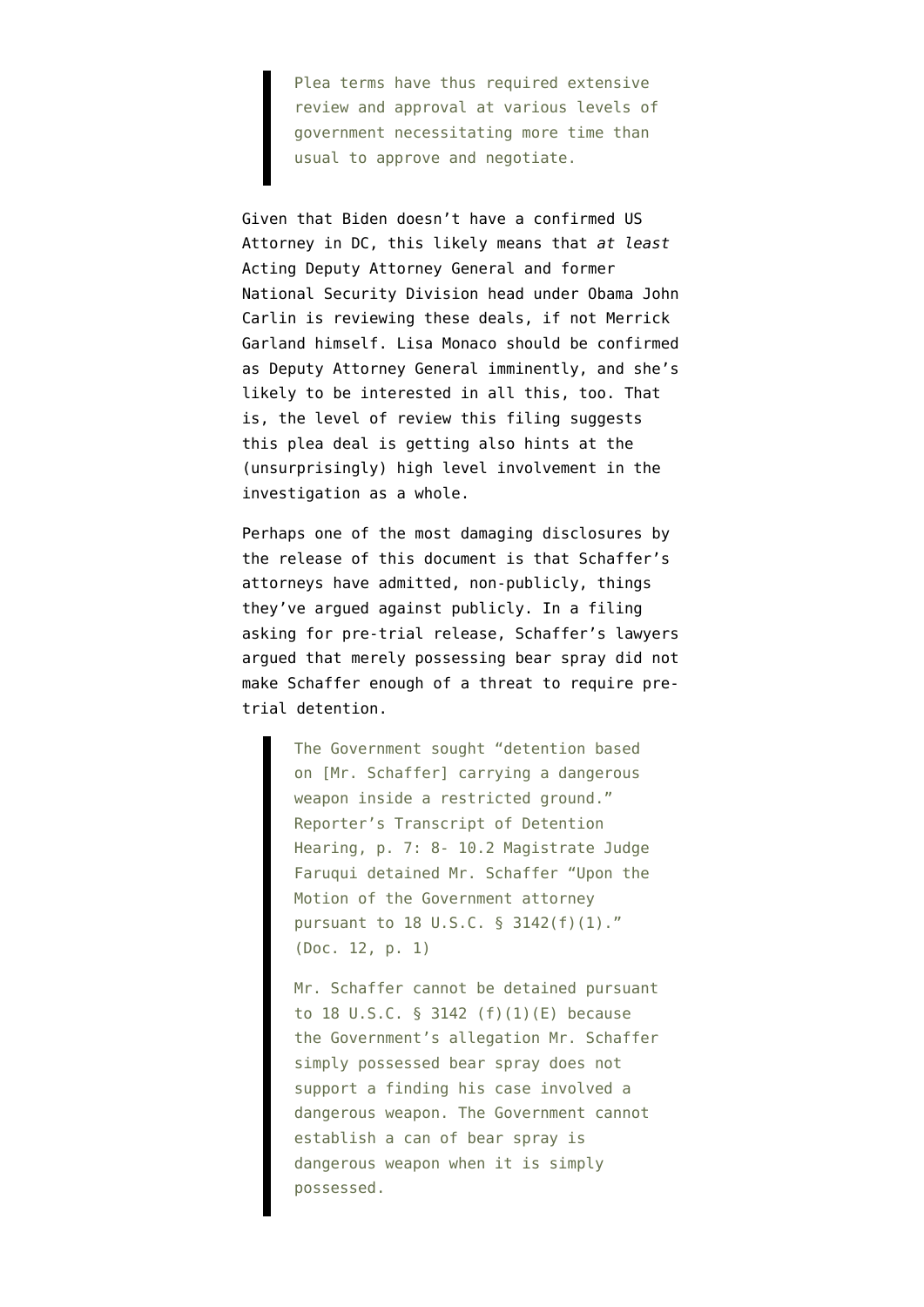Schaffer's [arrest warrant affidavit](https://www.courtlistener.com/recap/gov.uscourts.dcd.226186/gov.uscourts.dcd.226186.1.1_1.pdf) described him to be "among" a group of "rioters who sprayed" USCP with bear spray, but didn't say he personally had used the bear spray to assault the cops, nor did it charge him with doing so.

> SCHAFFER was among the rioters who sprayed United States Capitol Police officers with "bear spray," a form of capsaicin pepper spray sold by many outdoors retailers, as part of their efforts to push the officers back inside the Capitol and breach the Capitol Building themselves.

According to this filing, however, Schaffer's lawyers conceded during a closed session that he could be charged, presumably including assault for spraying the bear spray, right away.

> The parties agree that maintaining the current detention posture, as well as the government forestalling return of a grand jury indictment against the defendant1 , are necessary at this stage to facilitate good-faith plea negotiations.

> 1 As acknowledged by the defense during the sealed portion of the April 2, 2021 status hearing, the government is in a position to rapidly obtain an indictment against the defendant should plea negotiations fail.

But the filing also suggests that the grand jury may be posing another bottleneck to this process.

> Additional time may also be necessary in the event plea conditions require completion of certain requirements before entering into a formal agreement before the court, such as the defendant testifying before the grand jury.